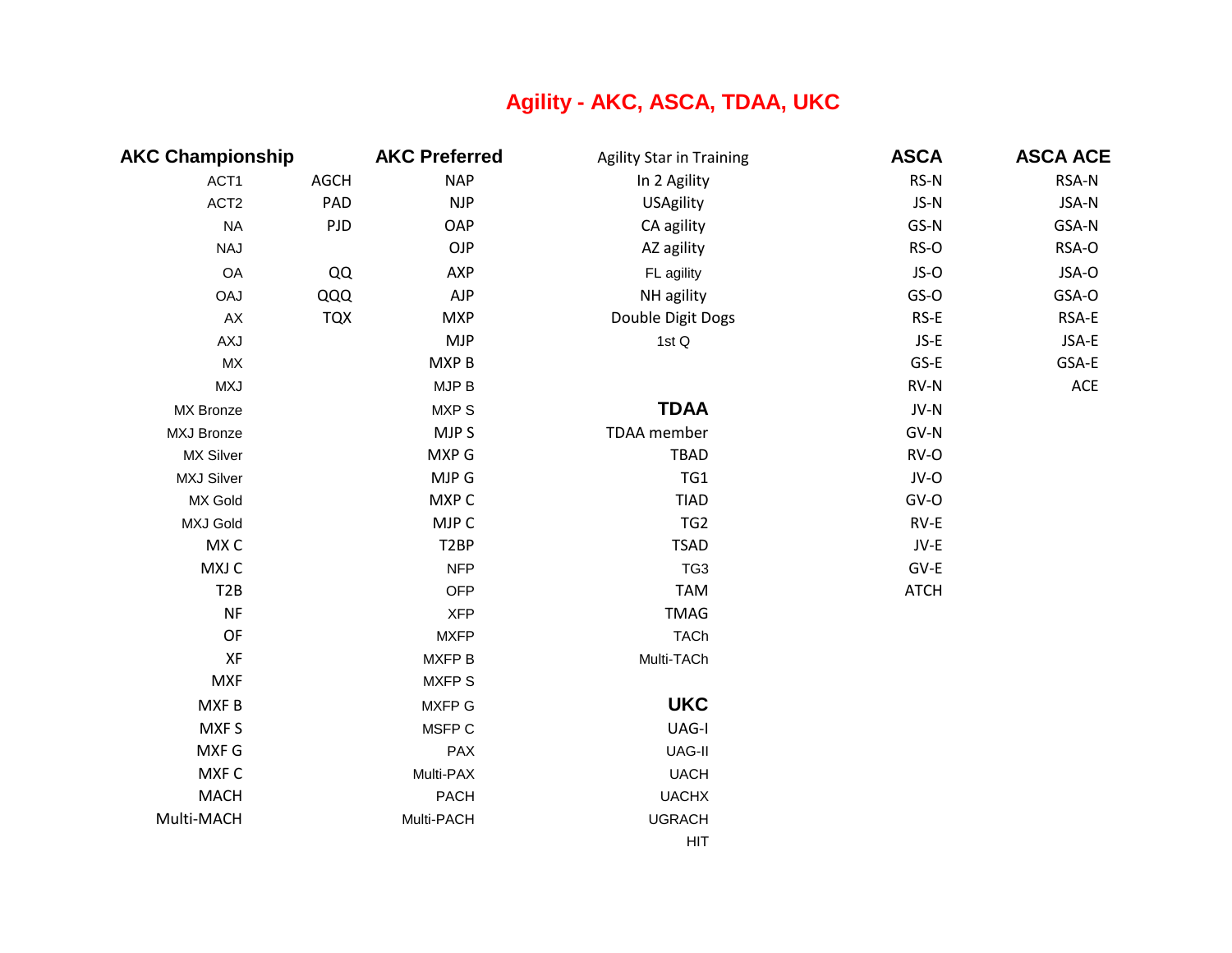## **Agility - NADAC Agility - NADAC Agility - USDAA**

| <b>Beginner Agility</b> | <b>Novice</b>                     | Open                             | <b>Elite</b>                       | Championship                 | <b>Performance old titles</b> |                  |
|-------------------------|-----------------------------------|----------------------------------|------------------------------------|------------------------------|-------------------------------|------------------|
| <b>BA-1</b>             | <b>NAC</b>                        | OAC                              | EAC                                | <b>AD</b>                    | PD                            | PD1              |
| <b>BA-2</b>             | <b>NCC</b>                        | OCC                              | ECC                                | <b>SSA</b>                   | SPS                           | PS1              |
| <b>BA-2</b>             | <b>NJC</b>                        | <b>OJC</b>                       | <b>EJC</b>                         | SJ                           | SPJ                           | PJ1              |
| <b>BA-3</b>             | TN-N                              | TN-O                             | TN-E                               | SG                           | SPG                           | PG1              |
|                         | TG-N                              | TG-O                             | $TG-E$                             | SS                           | <b>SPK</b>                    | PK1              |
| Intro                   | WV-N                              | WV-O                             | WV-E                               | <b>SR</b>                    | <b>SPR</b>                    | PR1              |
| <b>IAC</b>              | $HP-N$                            | HP-O                             | $HP-E$                             | AAD                          | <b>APD</b>                    | PD <sub>2</sub>  |
| <b>IJC</b>              | Nov Versatility                   | <b>Open Versatility</b>          | <b>Elite Versatility</b>           | ASA                          | APS                           | PS <sub>2</sub>  |
| ICC                     | O-NAC                             | O-OAC                            | <b>NATCH</b>                       | $\mathsf{A}\mathsf{J}$       | APJ                           | PGJ2             |
| TN-I                    | O-NJC                             | O-OJC                            | Multi NATCH                        | AG                           | APG                           | PG <sub>2</sub>  |
| TG-I                    | O-NCC                             | O-OCC                            | <b>Versatiltiy NATCH</b>           | AS                           | APK                           | PK <sub>2</sub>  |
| WV-I                    | O-TN-N                            | O-TN-O                           | Multi Vers NATCH                   | AR                           | <b>APR</b>                    | PR <sub>2</sub>  |
| $HP-I$                  | O-TG-N                            | $O-TG-O$                         | O-EAC                              | <b>MAD</b>                   | <b>MPD</b>                    | PD <sub>3</sub>  |
|                         | O-WV-N                            | O-WV-O                           | O-EJC                              | SAM                          | <b>PSM</b>                    | PS3              |
|                         | O-HP-N                            | O-HP-O                           | O-ECC                              | GM                           | PJM                           | PJ3              |
|                         | S-NAC                             | S-OAC                            | O-TN-E                             | SM                           | PGM                           | PG3              |
|                         | S-NJC                             | S-OJC                            | O-TG-E                             | <b>RM</b>                    | <b>PKM</b>                    | PK3              |
|                         | S-NCC                             | S-OCC                            | O-WV-E                             | <b>ADCH</b>                  | PRM                           | PR <sub>3</sub>  |
|                         | S-TN-N                            | S-TN-O                           | O-HP-E                             | <b>SACH</b>                  | <b>PDCH</b>                   | <b>APD</b>       |
|                         | S-TG-N                            | $S-TG-O$                         | S-EAC                              | <b>Tour Mast</b>             | Perf Tour Mast                | <b>Tourn Acc</b> |
|                         | S-WV-N                            | S-WV-O                           | S-EJC                              | JCh                          | <b>PSCH</b>                   | <b>ASD</b>       |
|                         | S-HP-N                            | S-HP-O                           | S-ECC                              | GCh                          | <b>PJCH</b>                   | Jump Acc         |
|                         | Novice Triple Superior            | Open Triple Superior             | S-TN-E                             | SCh                          | <b>PGCH</b>                   | Gamb Acc         |
|                         | <b>Novice Superior Versatlity</b> | <b>Open Superior Versatility</b> | $S-TG-E$                           | <b>RCh</b>                   | <b>PKCH</b>                   | Snook Acc        |
|                         | Novice All Around                 | Open All Around                  | S-WV-E                             | ADCH-Bronze                  | <b>PRCH</b>                   | Relay Acc        |
|                         |                                   |                                  | S-HP-E                             | <b>ADCH-Silver</b>           | PDCH-Bronze                   |                  |
|                         |                                   |                                  | <b>Elite Triple Superior</b>       | ADCH-Gold                    | PDCH-Silver                   |                  |
|                         |                                   |                                  | <b>Triple Triple Superior</b>      | ADCH-Platinum                | PDCH-Gold                     |                  |
|                         |                                   |                                  | <b>Elite Superior Versatiltiy</b>  | Lifetime-Bronze              | PDCH-Platinum                 |                  |
|                         |                                   |                                  | <b>Triple Superior Versatility</b> | Lifetime-Silver              |                               |                  |
|                         |                                   |                                  | Elite All Around                   | Lifetime-Gold etime-Platinum |                               |                  |